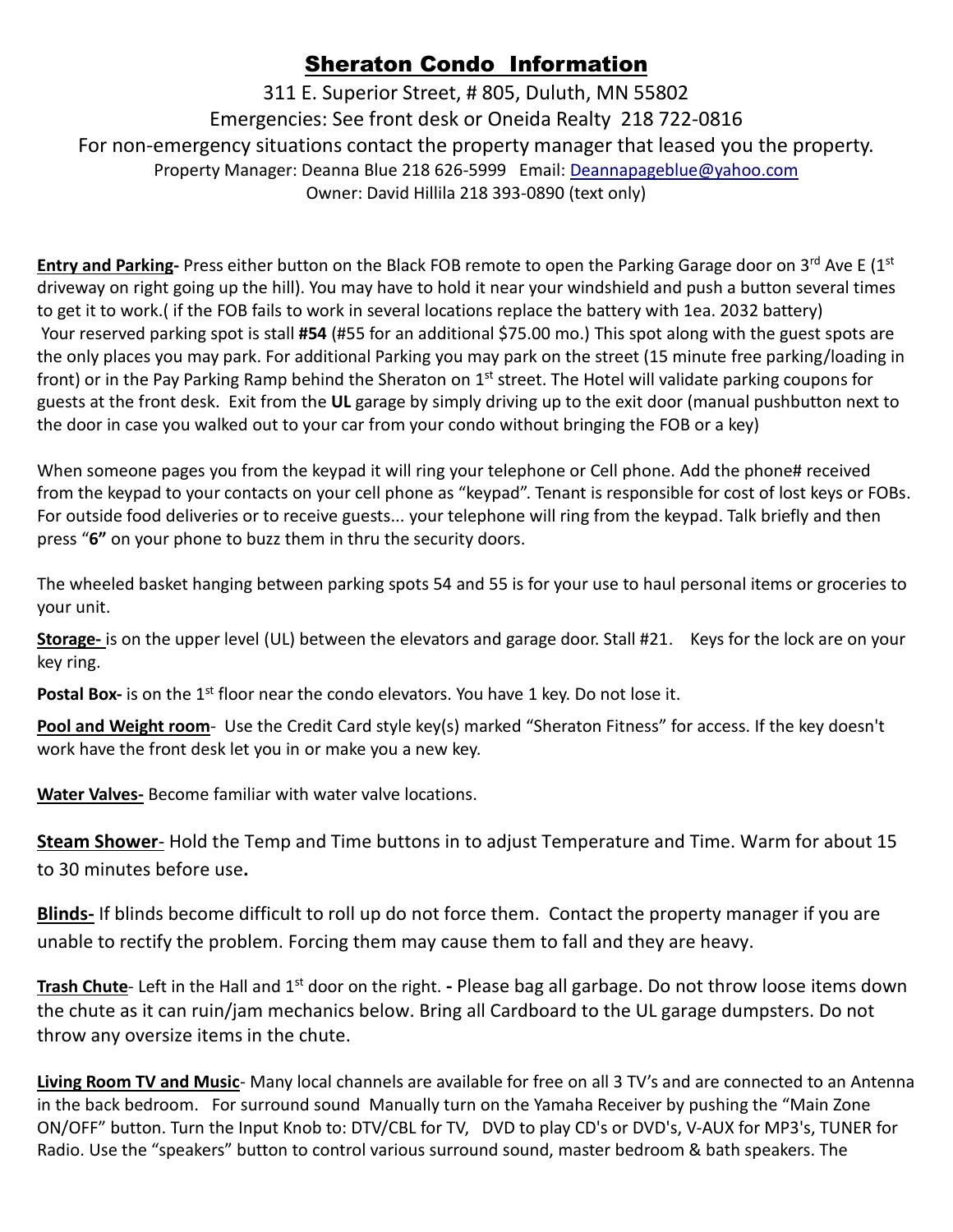"program" knob is best when set to 7ch stereo.

**Laundry, Towels and Sheets-** *\*\*\*Important: only use "he" type detergent in the washer!! Make sure the detergent has the "he" logo on it.* 

**Appliance manuals & info:** located in the front guest bedroom dresser (bottom right hand drawer)

**Kitchen Table-** additional leafs for the table are located on the top shelf of the entry closet. I believe they are lightly marked to match locations on the bottom of the table.

**Microwave/Speedcook oven..** Use the **glass tray only** for Microwave functions!!! Use the black metal tray for speedcook functions. Cooking guide is located in the oven when you move in.

**Fireplace-** The electrical switch to the left of the mantel turns on the fireplace.

**BBQ Grill-** A BBQ Grill may be connected to the gas line on the Patio. **THE GRILL MUST BE OF THE NATURAL GAS VARIETY! NOT PROPANE**. You must use a certified technician to connect and test any installed grills before use. We don't want to make National News burning down our nice Hotel. Lean the cement board vertically against the patio wall for extra fire protection.

**Fire Extinguishers-** Please note where Fire extinguishers are in the Hallway and make sure all of your family members know where they are at. Review the locations on a regular basis.

**Master Cable box-** If you are having cable or satellite connected, the connection box is on the wall in the walk in closet. The Tv antenna is in the back bedroom for the best signal and it is fed into the input of the splitter and fed to the Living room and the two bedroom TV's.

**Circuit Breaker Box-** Is in the entry closet

**Steam Room in Master Bath**- No excessive weight or rough play on steam room bench. It will come off the wall. Hold the Temp and Time buttons in to adjust Temperature and Time. Warm for about 15 minutes before use.

**Thermostats**- Some instructions are on the inside of the cover of the thermostat. If red light on the top of one of the thermostats comes on, turn off and then back on the two circuit breakers in the entry closet marked as "heat pumps" to reset the system. The thermostat in the office controls temperature for the office and back bedroom and the living room thermostat controls the LR and Master Bedroom. Programming instructions are attached to the back of these sheets or in the HVAC section of the unit 805 book containing info regarding all appliances in the unit.

**Bedrooms/Office Overhead Fans & Lights.** Lights are dimmable. Use the light bulb button on the remotes to turn on the light and then hold the light bulb button down to change the intensity.

**Notify the property manager** of all broken or damaged furniture, appliances and accessories.

**Food and Beverage** For Sodas & Candy use Hotel elevator. Candy- floor 2, Pop/Ice floors??